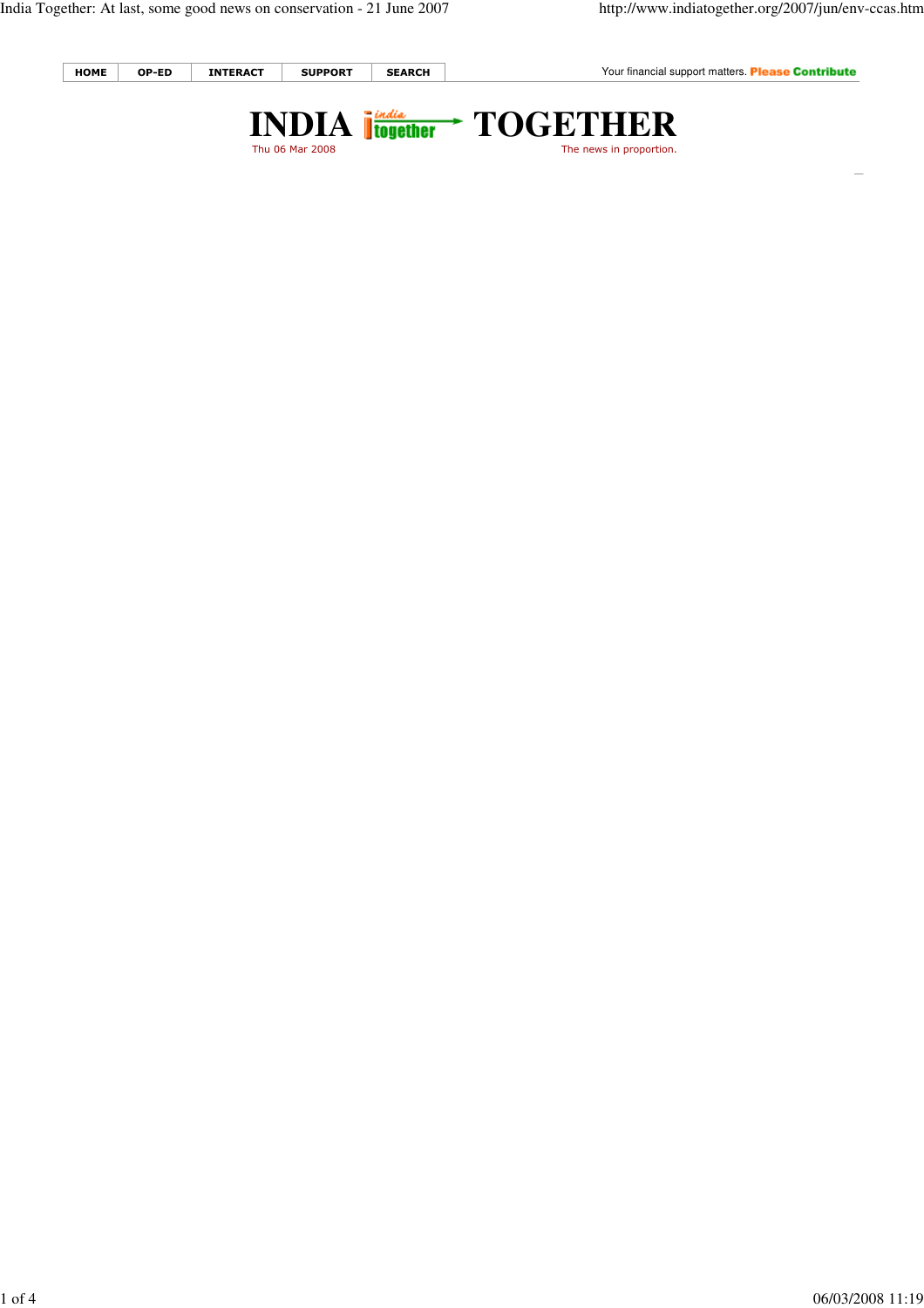

- · Biodiversity · Education
- · Energy
- · Fisheries
- · Forests
- · Hazards
- · Mining
- · Opinions
- · Profiles
- · Regulation
- · Reviews
- · Urban
- 
- · Waste · Water
- 
- **Wildlife**
- IML SUMMARIES RSS Feeds enter e-mail ID

## **Newsletter**

## SERVICES

- · Advertise
- · Contact Us
- · Newsletter
- · Submit

## COMMUNITY ACTION **At last, some good news on conservation**

India's community conservation areas (CCAs) are nowhere near prosaic; they are instead heartening and remarkable pools of ecological and biodiversity rejuvenation in a country beset with environmental degradation in its bid to industrialise. Keya Acharya identifies the silver lining.

support<br>India Together

**21 June 2007** - If you use the acronym 'CCA', it sounds like yet another dry file on a matter for discussion in, say a climate change conference or a development debate. But community conservation areas (CCAs) are nowhere near prosaic; they are instead heartening and remarkable pools of ecological and biodiversity rejuvenation in a country beset with environmental degradation in its bid to industrialise.

- Write the author **Biodiversity** • Environment
- Culture
- Send to a friend • Printer friendly version

CCAs are forests, grasslands, wetlands or marine areas of various types, small and large, either specific ones set up for conservation, or for cultural and spiritual reasons with some having been around for centuries. They involve village-level efforts at conservation of a varied range of natural resources from wildlife nesting, feeding or roosting sites, threatened wildlife species to water catchment reservoirs and resource reserves.

"Even though some are disappearing and inspite of the difficulties involved in conservation of natural resources for a varied number of reasons, CCAs still remain in the hundreds of thousands countrywide," says Ashish Kothari, founder-member of environmental NGO Kalpavriksh, who together with Neema Pathak and others at Kalpavriksh has spent years searching for and documenting some of these initiatives countrywide. Kalpavriksh is now in the process of publishing a directory of such community-conservation areas.



women's group for seed conservation and livelihoods in northern Karnataka. Pic: Keya Acharya.

In Mehnda, a small tribal village in Gadchiroli district of Maharashtra, adivasi Gonds have transformed 1800 hectares of common village lands into a stretch of forest with 150 bird<br>species, besides becoming extremely becoming important to the survival of the threatened Giant Squirrel. In the process of keeping these forests, the villagers have also barred a paper

mill from destroying bamboo stocks and stopped forest fires. There is no government forest department personnel presence in these forests.

All decisions regarding these forests are taken at village assemblies where all inhabitants are present. Decisions are based on background knowledge first, with regular study circles formed to obtain information on the forest.

In one instance, the villagers found that their quantity of honey collected annually was decreasing and got worried that their extraction was pressurising the bee population. They then brought in a honey bee expert for guidance and matters have improved since.

Conservation has thus been linked with livelihoods, with these forests providing much more than just honey, but also biogas energy and non-timber forest products for sale. The biogas initiative is now spreading within a radius of 15–20 villages.

Yet another remarkable case comes from Maharashtra again, in Chandrapur district near Tadoba, where a young dalit boy 25 years ago spearheaded a move to regenerate and re-forest once-degraded lands. He was helped in his efforts by women of the village as far back as 1979, much before Joint Forest Management became official policy, who collected together in an effort to save their forests from degrading. There was strict monitoring of grazing, common extraction of fuelwood and other needs, with laws being set up for the purpose. Chandrapur's community conservation effort is now internationally recognised and has won many awards. It still remains a conservation pool today.

In Ranapur, in Orissa's Nayagarh district, water and biomass scarcity due to deforestation from timber smuggling and heavy industrialisation in the 1970s led ultimately to an astonishing federation of women from 190 villages monitoring and protecting approximately 10,000 acres of community forests. Some, like Dangejhari village have an all-women forest protection committee for their CCA.

Faced with an impending ecological crisis, many villages in Ranapur in the 1970s started by outlining forests for protection and regulated use of resources within and around their villages. By the 1990s, almost all the forests in the area were under protection by one village or another. This however, then led to frequent clashes between communities protecting forests and those wanting to access it, since open access had become scarce. The need for conflict resolution to fight external pressures resulted in a small cluster of villages coming together to form a federation facilitated by NGOs including Vasundhara. Today Maa Maninag Jungle Surakhya Parisad (MMJSP) is 190-village strong body.

Women entered this federation in 1999, when the men in the villages faced physical assault and loss of daily income because of patrolling the forests. The women from Dangejhari village then decided that they would take over, and did a great job of beating off illegal timber-mafia who, scared of being accused of physical assault against women, ran off!

Partly because of how conservation was worded into the law, there is hardly any practical recognition, public awareness or scientific interest in CCAs in India.

related articles

Community conservation - series

The women have a sort of 'baton –relay' system for monitoring duties. Every day, four



India Together

| Public service message : Learn more      |
|------------------------------------------|
| & Toxics Link<br>for a toxics-free world |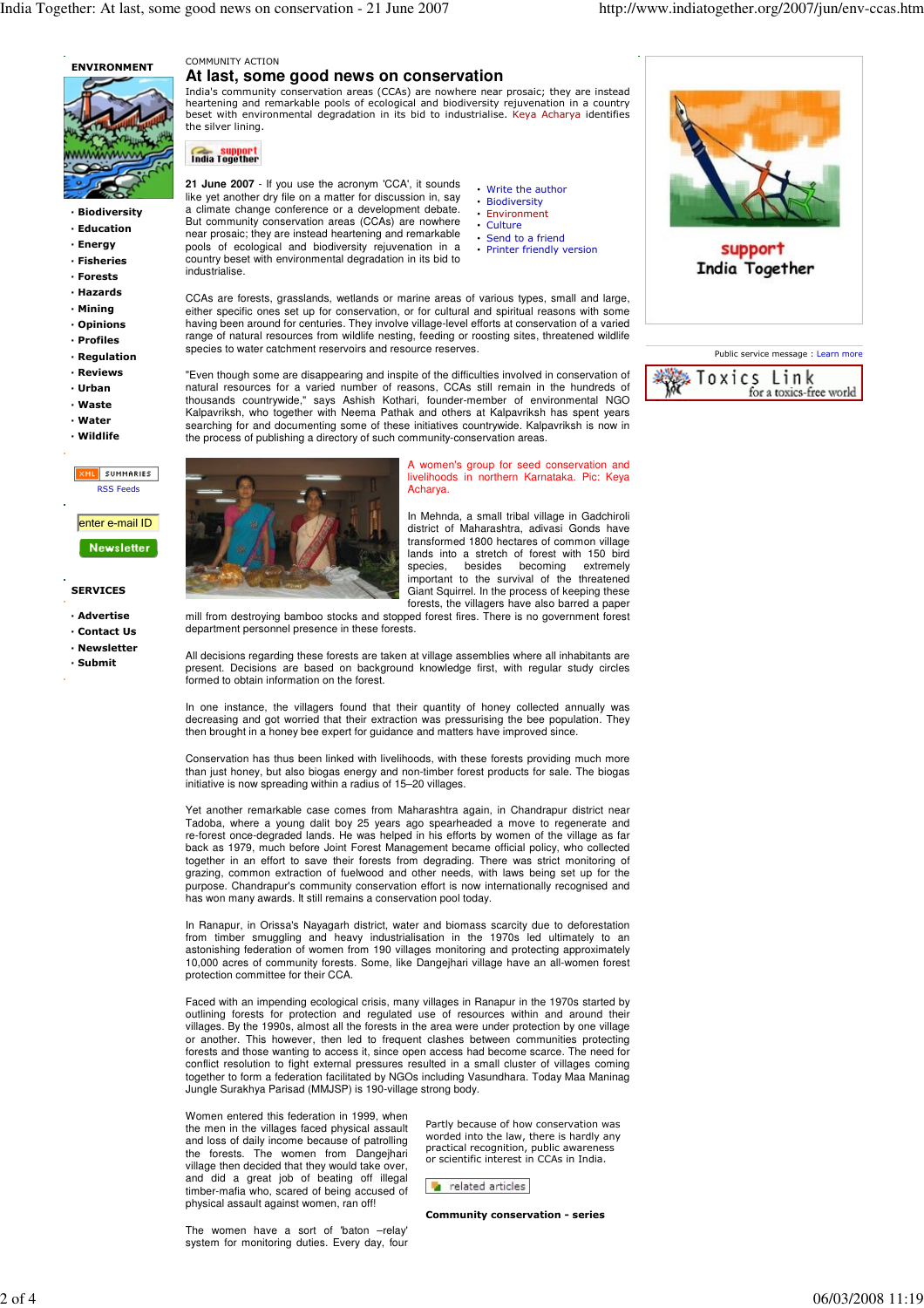women patrol the forests and by evening, the batons are placed in front of the houses to be taking over duties the next day. The women's committee has also laid out rules for domestic collection, commercial extraction and hunting are strictly prohibited. The very poor are allowed to collect dry and fallen wood for selling. Penalties are stiff: besides a rate-based fine, which increases if you have a history of stealing wood, the offender is tied to a tree in the village and has to wait for the president or the secretary of his/her respective forest protection committee to bail them out.

Some CCAs in northern and eastern India reveal that the initiative to conserve natural resources has sprung from the need for a water source. In Bhaonta Kolyala in Alwar, Rajasthan, an acute water scarcity made the village decide to protect water catchment areas and put up water conservation measures like check dams with the help of the NGO Tarun Bhagat Sangh. The resultant forests, sprung not from the motivation of saving wildlife, but from water, is now an amazing 1200 hectares, where grazing is strictly regulated and hunting totally banned. The village of Bhaonta Kolyala has declared this forest the Bhairondev Sanctuary. The sanctuary continues today.

Wildlife revival has happened in Uttaranchal too where Van Panchayats, either centuries old or begun by the British, have preserved, or regenerated tens of thousands of acres of high-altitude forests and pasture lands that have now become critical wildlife corridors for leopards, bears and other species. Jardhargaon village, for example has raised or regenerated 600-700 hectares of forests, revived several hundred varieties of agricultural crops and created a synergistic link between agricultural and wild biodiversity, according to the IUCN's reports on community conservation. The Beej Bachao Andolan, a network of farmers working to save indigeneous seeds, was born here.

In the northeast at Khonoma, about 20 kms from Nagaland's capital city Kohima, a traditional hunting community called the Angani have a 70 sq-km area used for this specific purpose according to ancient customs. Nagaland's state bird, a beautiful, now endangered pheasant called Blyth's Tragopan is found in this region, and hunted for its meat. In 1993, 300 tragopans were reportedly killed for meat. (Source: Pathak, N. and Kothari, A. 2006. Protected areas, community based conservation, and decentralization: lessons from India. A report prepared for the Ecosystems, Protected Areas, and People Project (EPP) of the IUCN World Commission on Protected Areas).

The community then did a remarkable 'u-turn' and in 1998 set up the Khonoma Nature Conservation and Tragopan Sanctuary (KNCTS) of 30 sq kms of their 70 sq-km hunting grounds at Khonoma-an- Angani. Their leader for this initiative was Tsilie Sakhrie, a contractor dealing with the forest department and motivated by forester T Angami to set aside some of their lands for wildlife conservation.

Today, the villagers have the KNCTS Trust (which they set up) with formal rules and regulations for managing the sanctuary, including penalties for violations. Village youth are selected as wardens and monitor the sanctuary.

The tribe's main concern stemmed from a local cultural viewpoint, but is revealing in showing how conservation is a concern amongst communities that have hunted wildlife for centuries as part of their culture. The Angani found that the Blyth's Tragopan was disappearing and decided to do something to protect the bird. Used to living with the bird ever since they knew of their existence, the elders are now worried. "What will our younger generation hear if the bird-call is not there?

But inspite of villagers managing to attain even the degree of protection they have today, CCAs face many problems. Ashish Kothari says they are insecure because the lands of some of them belong to the government. And because they do not have any legal backing, since there is no recognition of them as conservation sites, CCAs are unable to withstand land-use change for any of the government's development plans of tourism, mining, dams or even for an SEZ, if it comes to that.

Kalpavriksh has made the documentation of CCAs an international policy issue by the World Conservation Union (IUCN) through its network called TILCEPA (Theme on Indigenous and Local Communities, Equity, and Protected Areas). The issue first came up at the World Parks Congress at Durban in 2003 and from there was incorporated into the Convention on Biological Diversity (CBD), of which India is a signatory, legally binding it to recognise CCAs.

"But we've been somewhat less successful in India," rues Kothari, "where it was also our pushing and prodding that the category of community reserves got into the Wildlife Act, but unfortunately in a way that was not particularly helpful." Section 36A-36D of the Wildlife Protection Amendment Act 2003 has allowed Conservation Reserves and Community Reserves, but does not hand over control to the community, which acts only in an advisory capacity to the Chief Wildlife Warden of the forest department. In CCAs, such as in the northeast, where lands belong to the communities, this provision in the Act will only cause suspicion as yet another attempt by the government to take control of community lands.

Part result of this ambiguous inclusion has been that there is hardly any practical recognition, public awareness or scientific interest in CCAs in India. Apart from a couple of initiatives by SACON in Nagaland and the NGO Vasundhara in Orissa, public consciousness continues to view protected areas as those belonging to national parks, reserve forests and government declared-sanctuaries.

Yet CCAs are, and are growing to be a vibrant method of local conservation in India. Old ones, like the Appiko movement for saving forest trees in north Karnataka have now become a pool for regeneration and protection of reserve forests and 'soppina bettas' or leased forest lands enveloping hundreds of acres today. New ones, like a women's network for conservation and propagation of local biodiversity through indigenous vegetable, tree and flower seeds in the same region of Sirsi in north Karnataka, spearheaded by a woman, Sunita Rao, has now evolved into an enthusiastic system 'with a soul of its own', as Sunita says.

A fragile hope, fragile due to the threats of land-use change and lack of legal protection, thus grows in the Indian conservation context today. ⊕